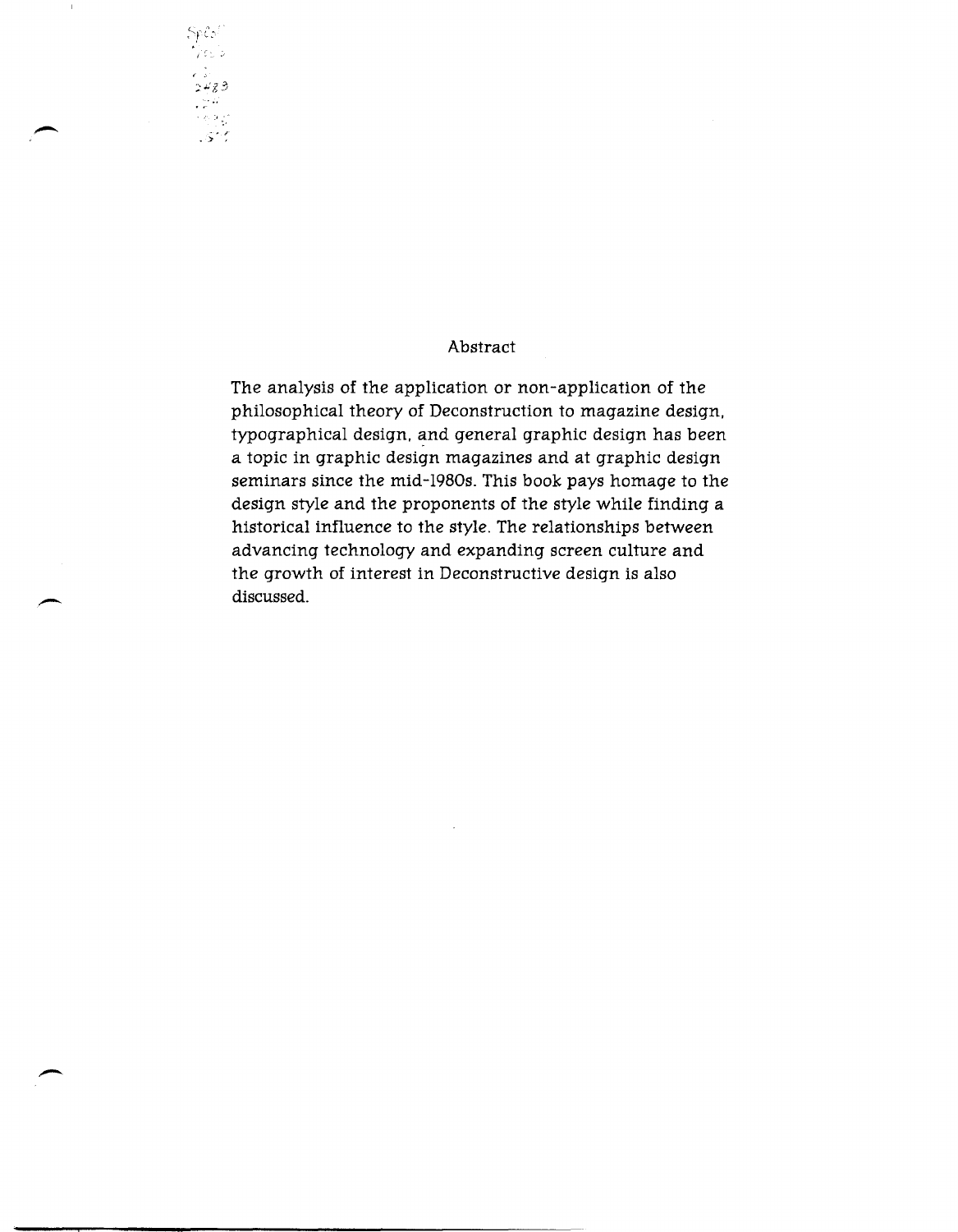## Apocatastasis

 $\overline{\phantom{a}}$ 

 $\overline{\phantom{0}}$ 

 $\overline{\phantom{0}}$ 

A man once mentioned Deconstruction to me. He said that magazine designers sometimes adopted this theory in the design of their magazines almost as a crutch. He said that the Deconstructive magazine designer didn't care about the rules of design. He implied that the Deconstructive magazine designer utilized this style because he couldn't utilize the other styles effectively. I can't thank that man for the intense anguish he has laid upon me in my quest for a definitive Deconstructive frame to surround magazine design, but I can thank him for the opportunity he placed in my face. I think I have always cared about what is visual in life. I think I have always had some form of aesthetic. But until I began writing, neither was fully realized...

Instead of reading the page, we often graze it: we flip through publications back to front, front to back, out from the middle, page hopping among ads, pictures, texts, pretexts, and sidebars, teased from item to item by pull-quotes and enlarged, decorative capital letters. We emerge with many impressions, some facts, and pieces of stories and personalities. But we have been entertained more than educated.

There is an ecology of words, pictures, graphic devices, sequences, space and spacing  $-a$  balance that makes a publication readable. But readability is often no longer a given. Many publications provide a perceptual environment, usually a diverting one, where their readers become viewers experiencing the visual tensions of pages designed more for style than for content. Each page, like a poster, stands on its own. The magazine, in particular, is a hand-held gallery.

Victor Hugo believed that the invention of the printing press killed the creation of personalletterforms. George Steiner believed the advent and development of photography killed the printed word, that the photograph took away its descriptive role, and that the presence of a photograph on a page overwhelmed the fragile presence of the word.

GraphicS, liberated by new technologies and pressed by competition from other media is threatening both the text and the photograph with aggressively designed pages that mix and cut words, photographs, and graphic devices, creating a page of design rather than a page of text. The reader no longer settles in, but rather skims the page; thoughts  $-$  rather than being developed  $-$  remain impressions. The style and anesthetics of a page are usurping the meaning traditionally communicated in words and images. And graphic design is the chief instrument used in the theft. "Reading a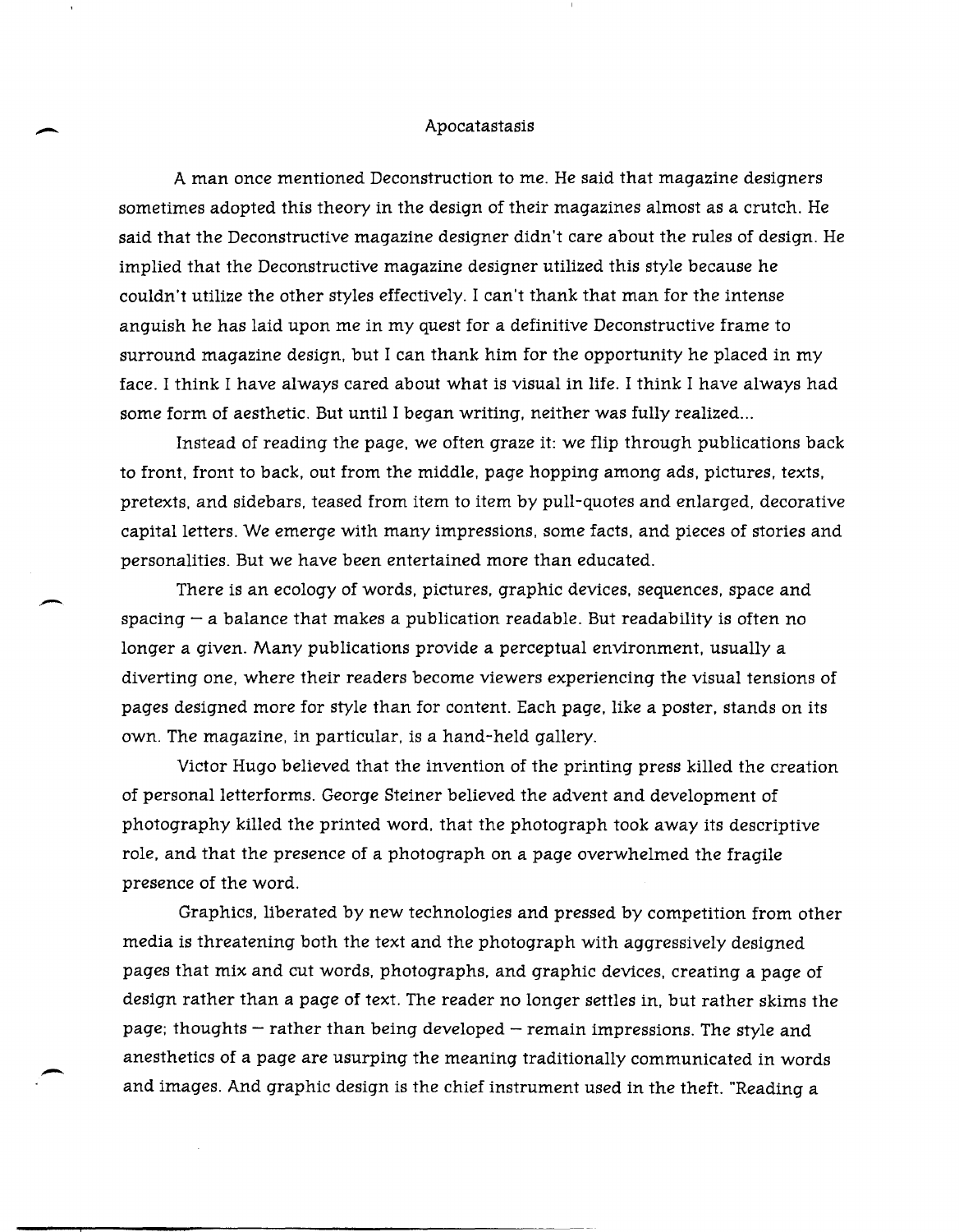magazine just for its design is as valid as reading one for its content," says Helene Silverman, art director of Metropolis.<sup>1</sup>

Once viewed as a service art, graphic design has, during recent years, emerged as a strong, independent force on the printed page. In many magazines, most newspapers, and increasingly in books, the texts, photographs, and illustrations are being arranged by designers to capture the attention of the reader and to achieve sensuality. Pages become seductive paintings; the more graphically elaborate books are like pictures in an exhibition. Graphic design has emerged as an independent art, but too often sacrificed to this independence is the legibility of the other arts that design supposedly presents: writing, illustration and photography.

Television has influenced print designers by conditioning audiences for the fast read, entertainment, and the rapid presentation of perceptual events. Music videos have made viewers tolerant of disjointed, nonlinear visual formats.

Unless readers  $-$  overstimulated by print and screen graphics  $-$  are for some reason committed to a particular text, it is likely that they will become bored. "Critics have persuasively argued that extraordinary doses of visual stimuli are needed to engage a viewer brought up on television," writes Steven Heller. "Though the major concern of typographic design in any period is to create an inviting environment for communications, an elegant setting alone is apparently no longer sufficient."2

Inspired by television, film and computer graphics, designers have also reacted against the elegant setting itself, against what has been called the sterility of the Modern Movement. "Shattering the constraints of minimalism was exhilarating and far more fun that the antiseptic discipline of the classical Swiss school." writes designer Katherine McCoy. "After a brief flurry of diatribes in the graphic design press, this permissive new approach quickly moved into the professional mainstream."3

Challenged, even inspired, by other media, and liberated from Modernism by eclecticism, an increasing number of periodicals are asserting themselves visually. Entertainment Weekly and RayGun are prime movers in the drive for a visual voice, both catering to vastly different audiences but correctly targeting their design technique.

The cumulative effect of these liberated graphics on writing is that, on the most visually aggressive pages, thoughts are not carried beyond their place in a composition because pages no longer encourage and cultivate a long attention span.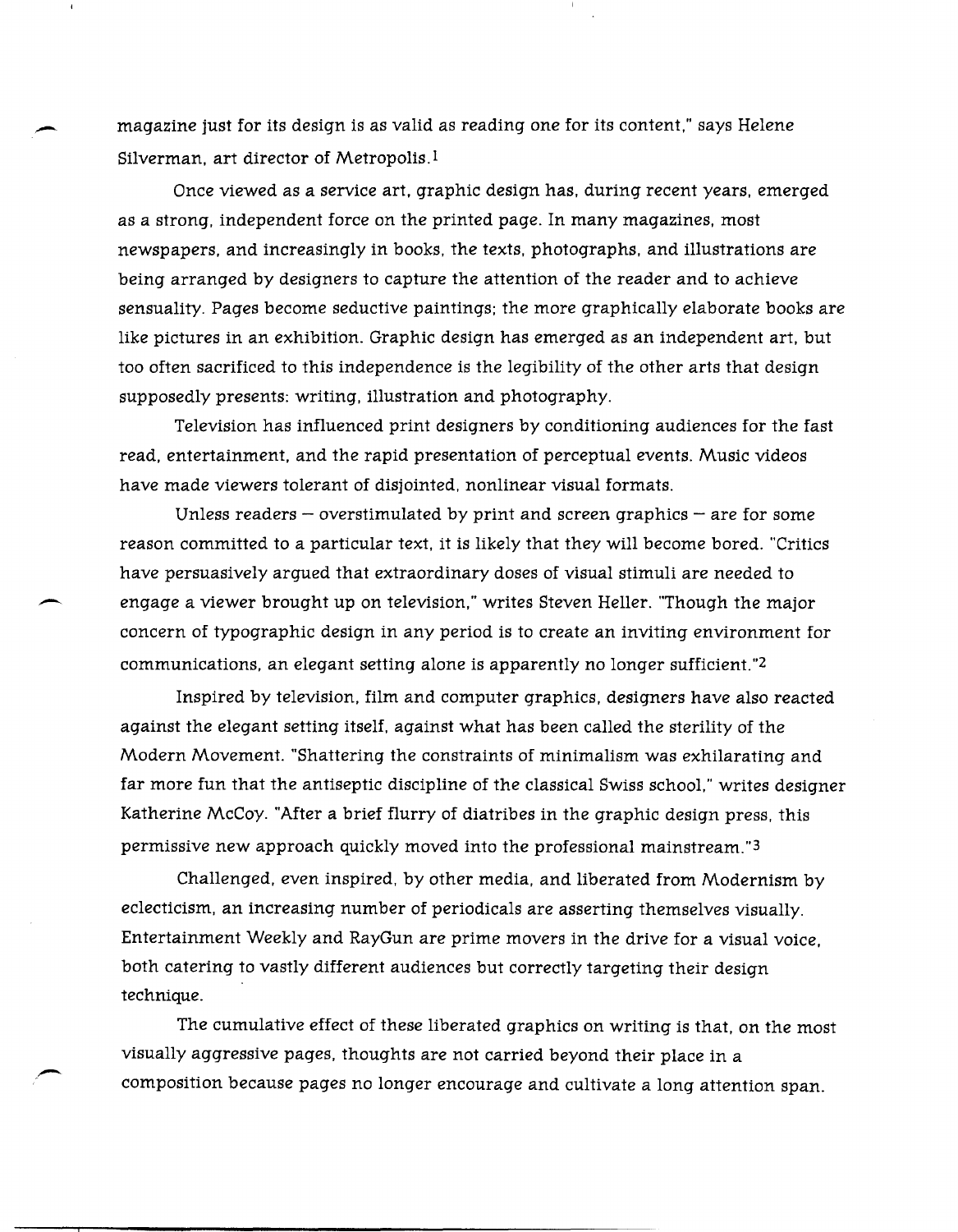The reader's eye falls on a picture, then on a block of text, then on an ad and a caption, as at a buffet. In many magazines it is even difficult to distinguish between editorial copy and advertisements; in some, ads themselves are a substantial part of the editorial information.

The page on which graphics support and enhance rather than compete with the word and image is the exception  $-$  not the rule  $-$  in some publications, even though much is known about what makes text and photograph packages inviting and easily legible. Supportive graphics help texts do what words and illustrations do best, allowing them to carry reader imaginations to other words. Hyperactive graphics, on the other hand, hold the reader to the world of a page that has itself become a fantasy. "Reading today is for many primarily a visual experience," comments Steven Heller.<sup>4</sup>

The effect of graphic design in some publications, then  $-$  even when it is "good" design  $-$  is the break-up of the text. The result affects no less than how we think: the broken page delivers impressions and sensations, but it does not lead the reader into the depth that carefully elaborated ideas, crafted writing and layered passages can create in a quiet sequence. There is a strong tendency to construct each page as a freestanding unit.

The surrender of text to design can also be seen in books about visual arts, where texts are often treated as visual blocks subservient to pictures. In the most graphically oriented books each page is a design that mayor may not have words, and texts are left for introductions playing a minor role. Books about graphic design are notorious for having little or no text  $-$  they are simply a portfolio of full-page designs.

The conflict, finally, is primarily between verbal culture and visual culture.

Paul Rand, a father of modern American graphic design, suggests that the tendency to consider pure form and visual relationship on a page as independent of content resulted from abstract post-World War II art. The page became distinct from content, "forcing attention on the design of the total surface," he has written.<sup>5</sup>

The revolutionary design by the Russian Constructivists in the 1920s became everyday, page-by-page commercial reality in magazines. Especially in the 1960s, with the rise in influence of Swiss design, letters within a word themselves became subject to typographic manipulation. Letters were appreciated for their visual character; words grew from within, with typographical shifts between letters.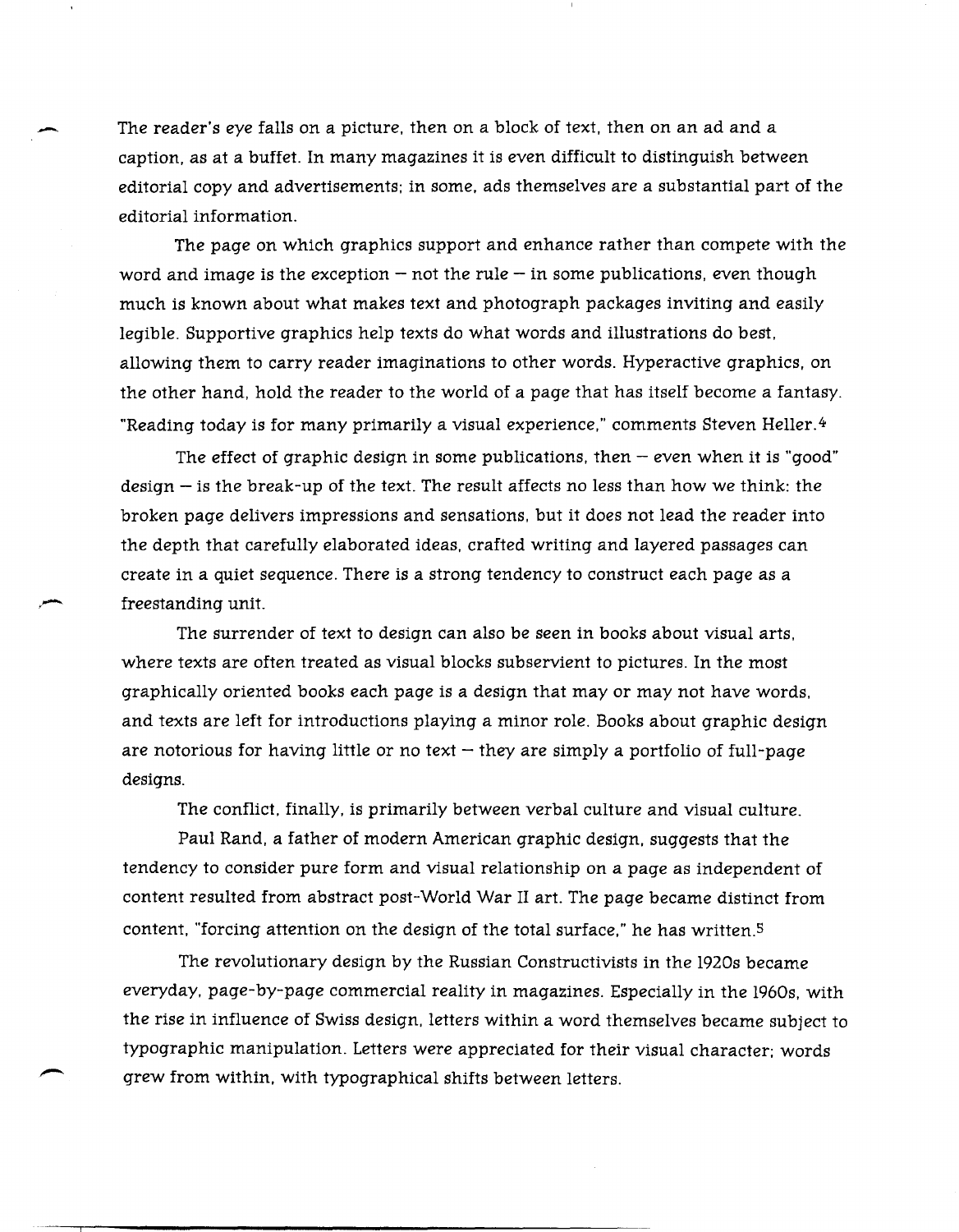April Greiman, a leading contemporary "new wave" graphic designer, says she tries to paint a word with letters. The result is publications that can be read in almost any direction with the same comprehension  $-$  the articles are short and, like the pages on which they appear, freestanding. The buildup of meaning within the publication does not depend on linear sequence. 6

-

 $\overline{\phantom{a}}$ 

-

If the impact of writing is lessening on the page, the best designers are adapting as a new type of writer. Greiman, for example, layers verbal and visual images in what she calls "information texture," so that words and pictures are complementary. Other designers, especially those applying Deconstruction like David Carson of RayGun magazine, believe everyday experience is made up of different, disassociated experiences and beliefs. They construct pages with multiple texts and juxtaposed narratives in which meaning is comprehended in nonlinear ways. Different orders of information are presented simultaneously; parallel blocks with related and unrelated texts additively sculpt the page. Fragmented pages force readers to configure their own meanings and create the connections.7

But these designers – whose work has expanded the boundaries of the field  $$ have also emerged as role models for others who want to think of themselves as artists, rather than service designers. Many appropriate very thoughtful work, viewing the elements on a page as visual objects rather than as meanings. Their goal is not to be a servant of the text but an expressive and experimental artist.

Although graphic design holds its origins in word, it no longer resides in it. Its independence from the word has led it to thrive free of both words and pictures. Writing has become the service art.

Supporters of the expanded role for graphics speak of visual literacy. In this view all the world is a text for anyone who can read it. But it seems that in the pursuit of visual literacy, literacy of the plain old verbal kind is eroded by small graphic detonations that disrupt the flow of meaning. It's true that screen culture  $-$  television, movies, and the computer  $-$  has heightened our visual expectations, expanded our appetite for surprise, and placed demands on the printed page to be entertaining. But the necessity to retain the attention of the reader on the page has altered the quality of the attention itself.

The difficulty with hyperactive pages is that they eventually exhaust the eye. The irony is that the pages designed not to be boring, are. Shock has disappeared.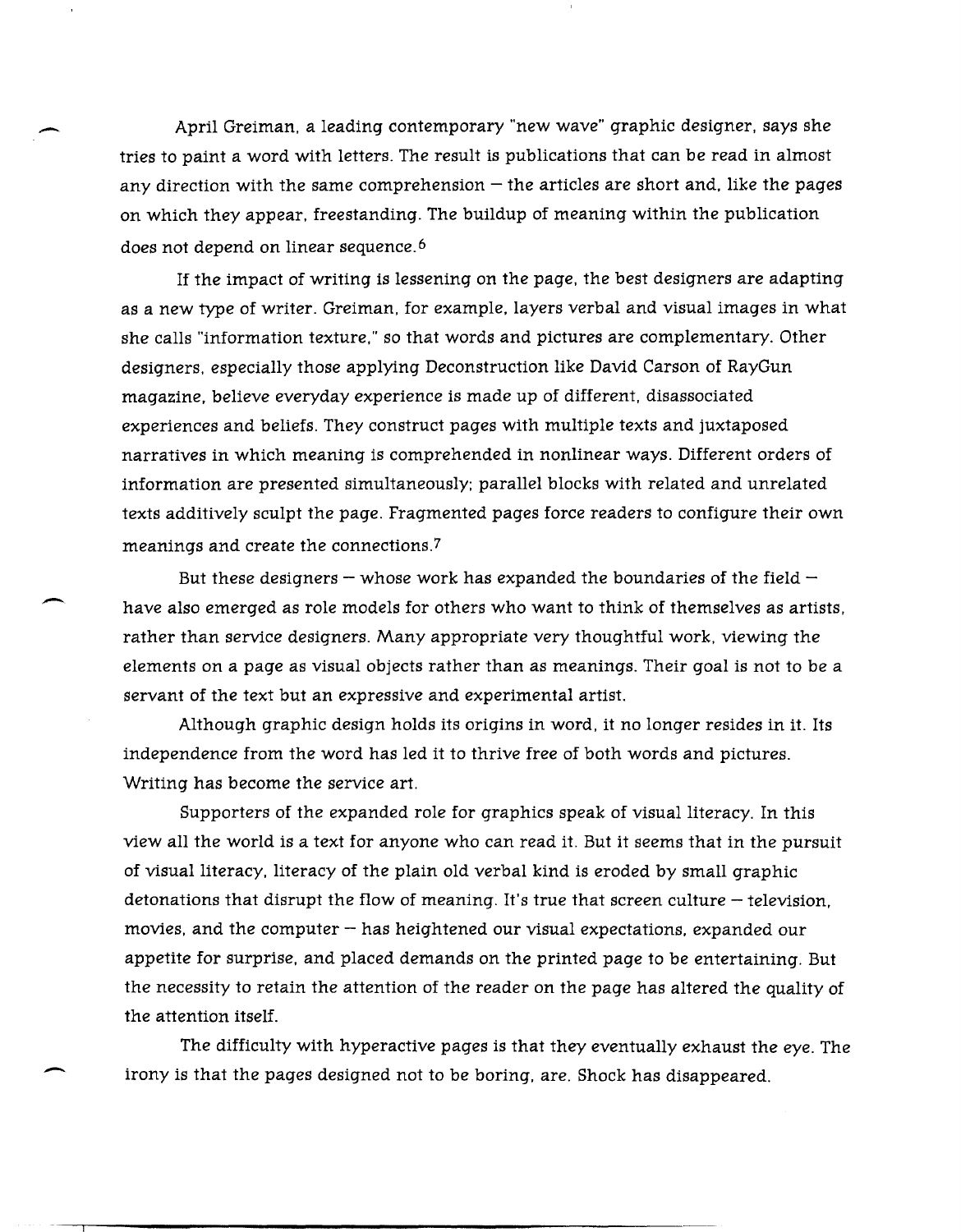A case can be made for a return: neutralized designs that de-aesteticize the page and serve the thoughts conveyed by the words. It is tempting but hardly realistic considering our overwhelmingly strong advertising culture.

It seems we need a compromise: transforming the traditional page into a contemporary one yet retaining the message in graphic context. The simplicity and quietness of this design makes it a small voice in a what is an otherwise visually competitive arena. The mind all to often tends to follow the eye, and the eye, all too often, seeks the publications that pulse with visual energy.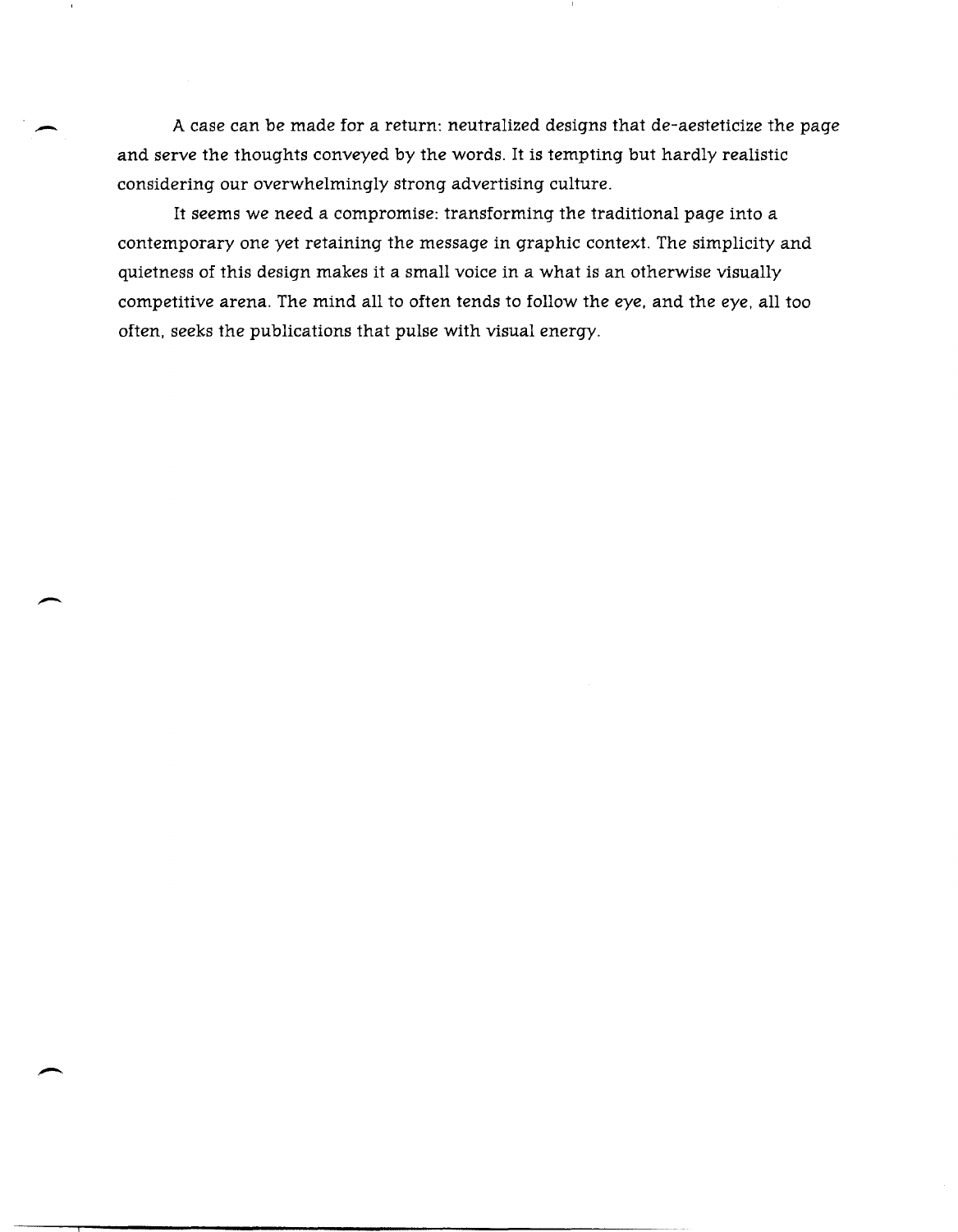## \_ Sources

- 1. Silverman, Helene. "Design o' the Times." ID 35,2. March/April 1988. p51.
- 2. Heller, Steven. "The Shock is Gone." ID 35,2. March/April 1988. p62.
- 3. McCoy, Katherine. "Typography." ID 35,2. March/April 1988. p34.
- 4. Heller, Steven. "The Shock is Gone."

 $\overline{\phantom{a}}$ 

- S. Spencer, Herbert. Pioneers of Modern Typography. Cambridge, Massachusetts: MIT Press, 1983.
- 6. Greiman, April. ID 35,2. March/April 1988.
- 7. Carson, David. Summarized from notes taken during a phone conversation, February 1994.